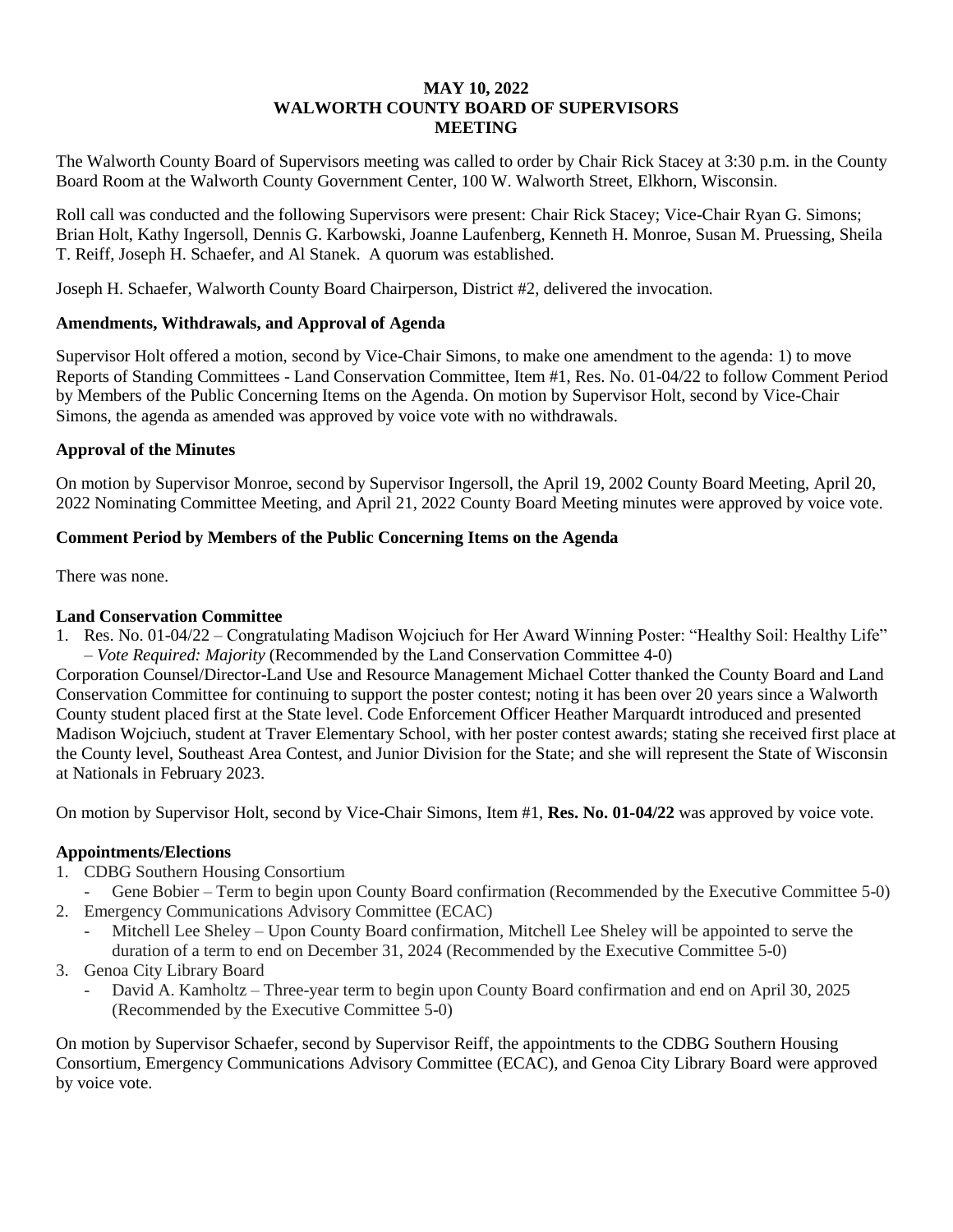## **Communications and Matters to Be Referred**

Chair Stacey announced that unless there was a request for an individual communication to be discussed, the Clerk would dispense with the reading of each title and the Chair would direct that all communications be referred or placed on file as indicated on the agenda.

County Administrator Mark W. Luberda requested Item #3, Town of Vinland, Winnebago County, Resolution 006-2022 be placed on file; advising that it is a Township resolution without direct impact to Walworth County.

Supervisor Holt offered a motion, second by Supervisor Schaefer, to pull Item #3, Resolution 006-2022, and place it on file. Motion carried by voice vote.

- 1. Claims Received After Agenda Mailing
- 2. Claims: a) None
- 3. Town of Vinland, Winnebago County, Resolution 006-2022 Resolution to Support NACo's Position on Defining the Waters of the United States (WOTUS) and Regulations with Agricultural Considerations (To be referred to the Land Conservation and Public Works Committees)
- 4. Report of the County Clerk Regarding Communications Received by the Board and Recommended to be Placed on File
- None
- 5. Report of the County Clerk Regarding Communications Received by the Board After the Agenda Mailing
- Correspondence from Wisconsin Counties Association (WCA) regarding 2022 WCA Annual Business Meeting Resolutions – Deadline for Submission: 4:30 p.m. on June 20, 2022 (To be referred to the Executive Committee)
- Correspondence from Gary A. Phinney of Southeastern Wisconsin Riding Enthusiasts, Inc. on behalf of residents of the Town of Troy who have the desire to pass an ordinance allowing ATV/UTV usage on the Town roads (To be referred to the Public Works Committee)
- 6. Report of the County Clerk Regarding Zoning Petitions (To be referred to the County Zoning Agency)
- Justin & Christin Milbradt Owners, Spring Prairie Township. Rezone approximately 25.98 acres of land as part of a solar array installation project. The rezone includes approximately 17.94 C-1 Lowland Resource Conservation District, 5.12 acres of C-4 Shoreland Wetland District, 2.8 acres of A-1 Prime Agricultural District and .12 acres of C-2 Upland Resource Conservation District. The land is to be rezoned to 23.05 acres of A-1NC Prime Agricultural Land Holding District, .76 acres of C-1 Lowland Resource Conservation District, and 2.17 acres of C-4 Shoreland Wetland District
- 4D Development, LLP C/O Allen R. Day, Sr. Owner, Delavan Township. Rezone approximately 1.11 acres of R-2 Single Family Residential District (sewered) property to the A-1NC Prime Agricultural Land Holding District
- Harold Deback Trust Owner, Jeff Muenkel Applicant, Geneva Township. Rezone approximately 7.5 acres of land. The rezone request includes rezoning approximately 6.3 acres A-1 Prime Agricultural District and 1.2 acres of C-4 Shoreland Wetland District proposed to be rezoned to approximately 6.5 acres of C-2 Upland Resource Conservation District, .8 acre of C-4 Shoreland Wetland District and .2 acres of C-1 Lowland Resource Conservation District (nonshoreland wetland)

#### **Unfinished Business**

1. COVID-19 Response, Update, and State & Federal Actions

County Administrator Mark W. Luberda continues to prepare the Friday Report and Update per the Supervisors request. Luberda reported the County filed for the second round of Federal American Rescue Plan Act (ARPA) funding last week.

#### **New Business**

### **Reports of Standing Committees**

#### **County Zoning Agency Report of Proposed Zoning Amendments**

1. Ord. No. 1273-05/22 – Amending Section(s) 74-38, 74-55, 74-61, 74-62, 74-64, 74-65, 74-74, 74-114, 74-118, and 74-131 of the Walworth County Code of Ordinances – Zoning and Section(s) 74-165, 74-178, 74-180, 74-181, 74-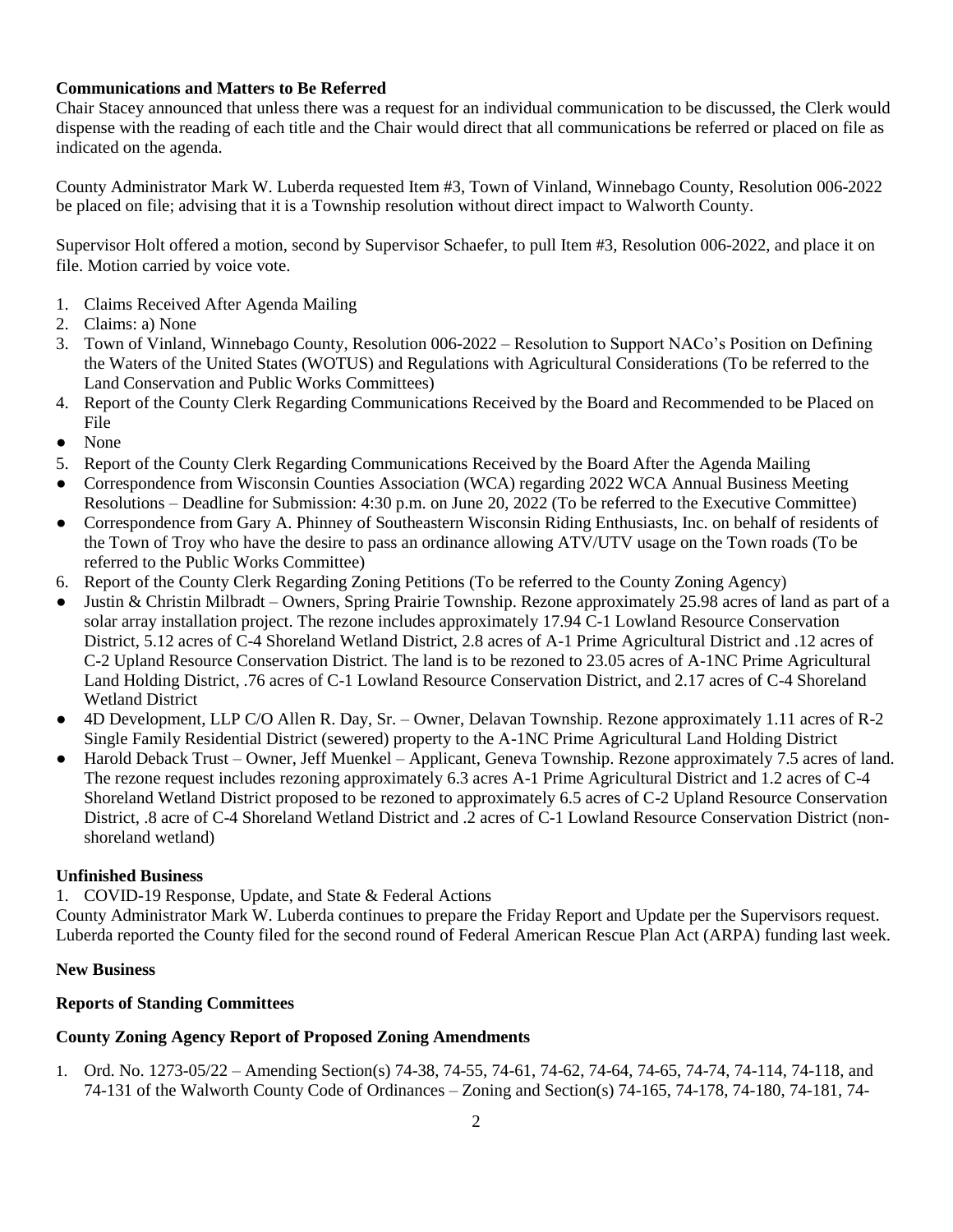182, 74-188, 74-189, 74-191, 74-192, 74-203, 74-243, 74-247, and 74-263 of the Walworth County Code of Ordinances – Shoreland Zoning to clarify food truck usage, define junk yard, amend marina definition, allow 12 foot high sheds in planned campgrounds, amend parking requirements for residences and public assembly uses, and correct section references and typos – *Vote Required: Majority* (Recommended by the County Zoning Agency 6-0) Walworth County – Amendment to Section(s) 74-38, 74-55, 74-61, 74-62, 74-64, 74-65, 74-74, 74-114, 74-118, and 74-131 of the Walworth County Code of Ordinances – Zoning and Section(s) 74-165, 74-178, 74-180, 74-181, 74- 182, 74-188, 74-189, 74-191, 74-192, 74-203, 74-243, 74-247, and 74-263 of the Walworth County Code of Ordinances – Shoreland Zoning to clarify food truck usage, define junk yard, amend marina definition, allow 12 foot high sheds in planned campgrounds, amend parking requirements for residences and public assembly uses, and correct section references and typos– Approved 6-0 (April 26, 2022 County Zoning Agency Public Hearing)

On motion by Vice-Chair Simons, second by Supervisor Karbowski, Item #1 of the County Zoning Agency Report of Proposed Zoning Amendments was approved as recommended by the County Zoning Agency by voice vote.

### **Executive Committee**

1. Res. No. 11-05/22 – Proclaiming April 2022 Fair Housing Month in Walworth County – *Vote Required: Majority* (Recommended by Executive Committee 5-0)

On motion by Supervisor Holt, second by Supervisor Schaefer, Item #1, **Res. No. 11-05/22** was approved by voice vote.

### **Finance Committee**

- 1. Ord. No. 1272-05/22 Amending Section 30-181 of the Walworth County Code of Ordinances Relating to Creation of a Lakeland Health Care Center Pandemic/Transition Net Position Allowance – *Vote Required: Majority* (Recommended by the Lakeland Health Care Center Board of Trustees 5-0 and Finance Committee 5-0)
- 2. Res. No. 18-05/22 Authorizing the Public Works Two Single-Axle Mack Trucks with Attachments, and One 2007 Mack Tandem Truck with Attachments to be Declared Surplus and Authorizing Staff to Dispose of the Assets – *Vote Required: Majority* (Recommended by the Public Works Committee 5-0 and Finance Committee 5-0)
- 3. Res. No. 19-05/22 Accepting Income Maintenance American Rescue Plan Act Funding and Establishing a Budget *Vote Required: Two-thirds* (Recommended by the Finance Committee 5-0)
- 4. Res. No. 20-05/22 Closing Fiscal Year 2021 *Vote Required: Two-thirds* (Recommended by the Finance Committee 5-0)
- 5. Res. No. 21-05/22 Committing Fund Balances as of December 31, 2021 *Vote Required: Two-thirds* (Recommended by the Finance Committee 5-0)
- 6. Res. No. 22-05/22 Authorizing Internal Allowances for Lakeland Health Care Center Available Net Position Vote Required: Two-thirds (Recommended by the Lakeland Health Care Center Board of Trustees 5-0 and the Finance Committee 5-0)

On motion by Supervisor Monroe, second by Supervisor Ingersoll, Item #1, **Ord. No. 1272-05/22** was approved by voice vote.

On motion by Supervisor Reiff, second by Supervisor Schaefer, Item #2 **Res. No. 18-05/22** was approved by voice vote.

Supervisor Ingersoll offered a motion, second by Vice-Chair Simons, to approve Item #3, Res. No. 19-05/22. Supervisor Laufenberg requested information regarding the terms and conditions agreed upon in order to receive ARPA funding. Luberda stated the Federal terms and conditions generally refer to a list of rules relative to how the funds may be spent, and define the scope of the program. He requested Director-Health and Human Services (HHS)/Superintendent of County Institutions Carlo Nevicosi speak to the scope of the Income Maintenance Program. Nevicosi explained that the Income Maintenance Program manages consumer eligibility for various state assistance programs; advising this specific grant focus is on re-evaluating individual's eligibility of benefits, as requirements for re-authorization were paused during the pandemic. Nevicosi stated allowable uses for funds include: overtime costs, equipment purchases to upgrade technology, and lobby renovations. He shared that lobby renovations will not be pursued, and funds will be spent on Information Technology (IT) upgrades and overtime. Supervisor Laufenberg clarified that it was not her intent to target this specific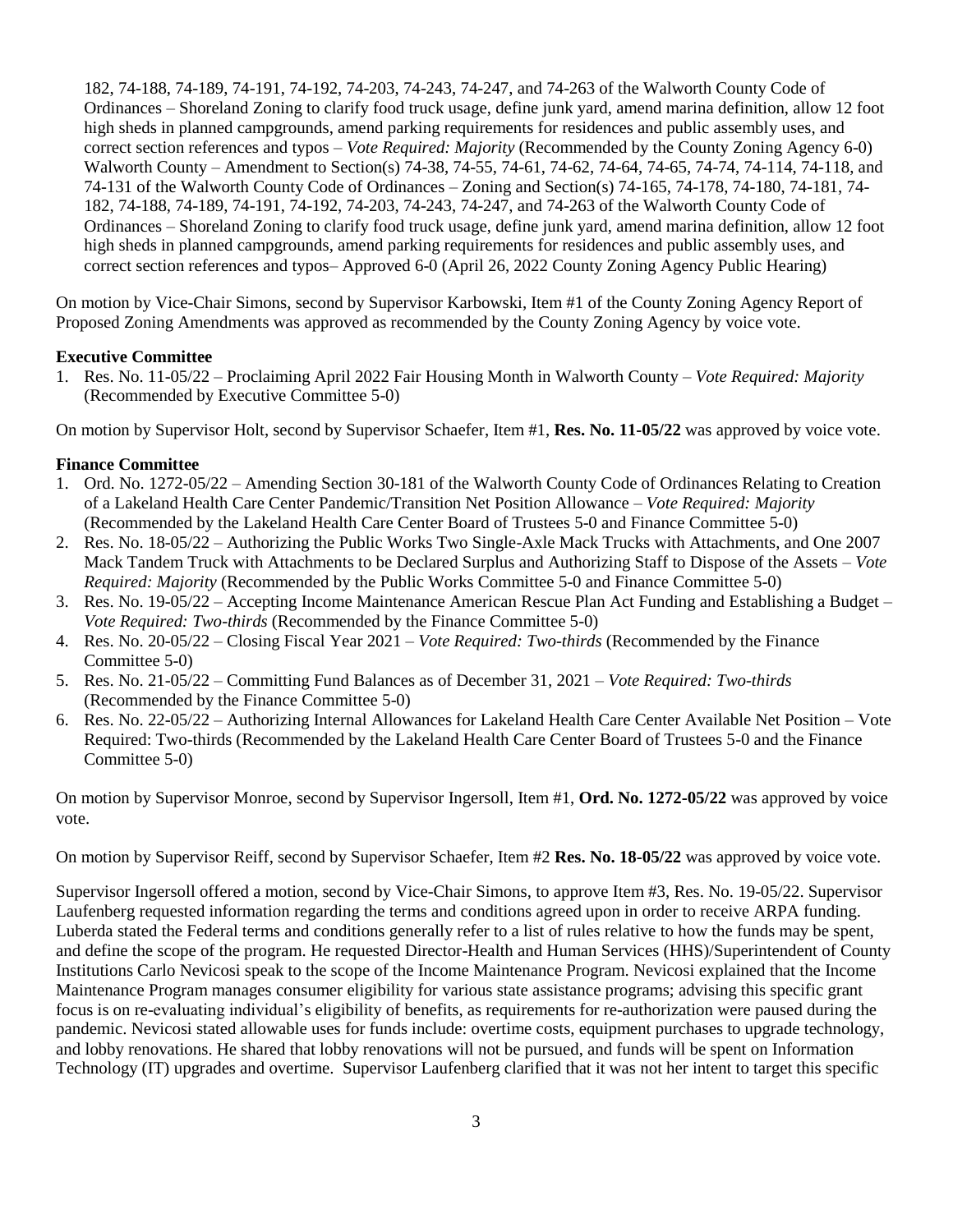item, but to request documentation explaining the overall terms Walworth County agreed to in relation to accepting ARPA funding.

A roll call vote was conducted on Res. No. 19-05/22. Total votes: 11; Ayes: 11 – Holt, Ingersoll, Karbowski, Laufenberg, Monroe, Pruessing, Reiff, Schaefer, Simons, Stacey, and Stanek; Noes: 0; Absent: 0. **Res. No. 19-05/22** was approved by voice vote.

Supervisor Ingersoll offered a motion, second by Supervisor Schaefer, to approve Item #4, Res. No. 20-05/22 by unanimous consent. Cotter explained unanimous consent procedure to the Board. **Res. No. 20-05/22** was approved by unanimous consent.

Supervisor Schaefer offered a motion, second by Vice-Chair Simons, to approve Item #5, Res. No. 21-05/22 by unanimous consent. **Res. No. 21-05/22** was approved by unanimous consent.

Supervisor Ingersoll offered a motion, second by Supervisor Holt, to approve Item #6, Res. No. 22-05/22 by unanimous consent. **Res. No. 22-05/22** was approved by unanimous consent.

## **Human Resources Committee**

- 1. Res. No. 14-05/22 Authorizing the Reclassification of a Vacant 1.00 FTE Children and Families Case Manager Position to a 1.00 FTE Birth to Three Service Coordinator Position at Health & Human Services – *Vote Required: Majority* (Recommended by the Health & Human Services Board 9-0 and the Human Resources Committee 5-0)
- 2. Res. No. 15-05/22 Authorizing the Reclassification of a Vacant 1.00 FTE Purchasing Supervisor Position to a 1.00 FTE Senior Buyer Position in the Finance Department – *Vote Required: Majority* (Recommended by the Human Resources Committee 5-0)
- 3. Res. No. 16-05/22 Authorizing the Reclassification of a 1.00 FTE Administrative Clerk II Position to a 1.00 FTE Administrative Clerk III Position in the Treasurer's Office – *Vote Required: Majority* (Recommended by the Human Resources Committee 5-0)
- 4. Res. No. 17-05/22 Authorizing the Reduction of a Vacant 1.00 FTE Administrative Clerk III Position to a 0.60 FTE Administrative Clerk III Position in the Informational Technology Department – *Vote Required: Majority* (Recommended by the Human Resources Committee 5-0)

On motion by Supervisor Monroe, second by Vice-Chair Simons, Item #1, **Res. No. 14-05/22**; Item #2, **Res. No. 15- 05/22**; Item #3, **Res. No. 16-05/22**; and Item #4, **Res. No. 17-05/22** were approved by voice vote.

## **Land Conservation Committee**

2. Res. No. 01-04/22 – Congratulating Madison Wojciuch for Her Award Winning Poster: "Healthy Soil: Healthy Life" – *Vote Required: Majority* (Recommended by the Land Conservation Committee 4-0)

This item was acted upon earlier in the meeting.

## **Public Works Committee**

- 1. Res. No. 12-05/22 Adopting the Parking Lot Map for the New Health and Human Services Facility Created by Section 66-156(2) of the Walworth County Code of Ordinances – *Vote Required: Majority* (Recommended by the Public Works Committee 5-0)
- 2. Res. No. 13-05/22 Adopting the Parking Lot Map for the Lakeland Health Care Center Created by Section 66- 156(2) of the Walworth County Code of Ordinances – Vote Required: Majority (Recommended by the Public Works Committee 5-0)

On motion by Supervisor Karbowski, second by Supervisor Schaefer, Item #1, **Res. No. 12-05/22**; and Item #2, **Res. No. 13-05/22** were approved by voice vote.